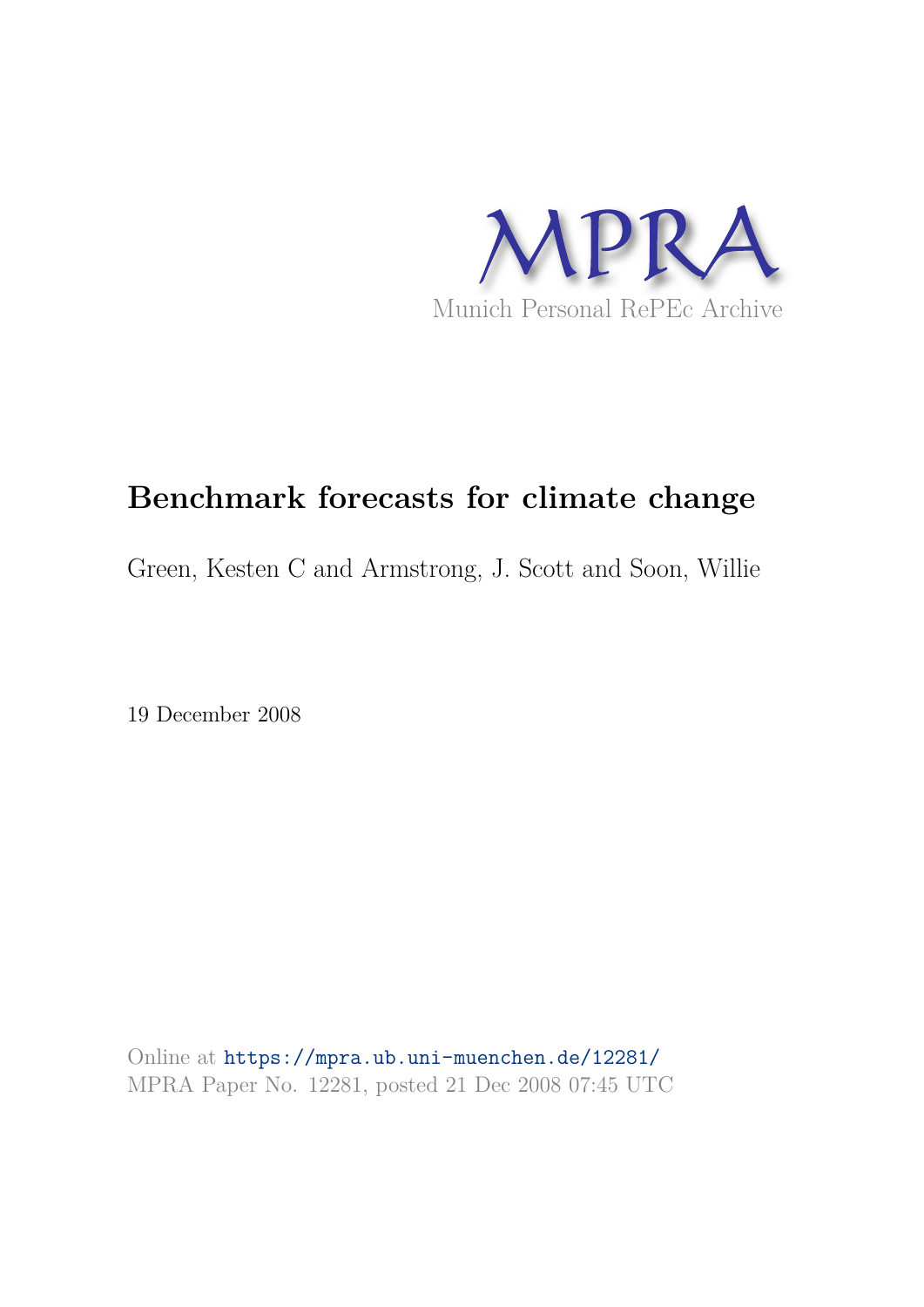# **Benchmark Forecasts for Climate Change**

Kesten C. Green

Business and Economic Forecasting, Monash University, Vic 3800, Australia. Contact: PO Box 10800, Wellington 6143, New Zealand. kesten@kestencgreen.com; T +64 4 976 3245; F +64 4 976 3250

J. Scott Armstrong The Wharton School, University of Pennsylvania 747 Huntsman, Philadelphia, PA 19104

 $armstrong@wharton.upenn.edu; iscottarmstrong.com; T+1 610 622 6480$ 

**Willie Soon** 

Harvard-Smithsonian Center for Astrophysics, Cambridge MA 02138 wsoon@cfa.harvard.edu; T +1 617 495 7488

December 21, 2008

# **ABSTRACT**

Climate is complex, uncertain, and, over horizons that are relevant for policy decisions, varies little. Using evidence-based (scientific) forecasting principles, we determined that for such a situation a naïve "no change" extrapolation method was the appropriate benchmark. We tested this benchmark against global mean temperatures. To be useful to policy makers, a proposed forecasting method would have to provide forecasts that were substantially more accurate than the benchmark. We calculated benchmark forecasts against the UK Met Office Hadley Centre's annual average thermometer data from 1850 through 2007. The accuracy of forecasts from our naïve model is such that even perfect forecasts would be unlikely to help policy makers. For example, mean absolute errors for 20- and 50-year horizons were 0.18°C and 0.24°C. We nevertheless evaluated the Intergovernmental Panel on Climate Change's 1992 projected warming rate of 0.03°C-per-year. The small sample of errors from *ex ante* forecasts for 1992 through 2008 was practically indistinguishable from the naïve benchmark errors. To get a larger sample and evidence on longer horizons we backcast successively from 1974 to 1850. Averaged over all horizons, IPCC errors were more than seven-times greater than errors from the benchmark. Relative errors were larger for longer backcast horizons.

Key words: backcasting, climate model, decision making, ex ante forecasts, out-of-sample errors, predictability, public policy, relative absolute errors, unconditional forecasts.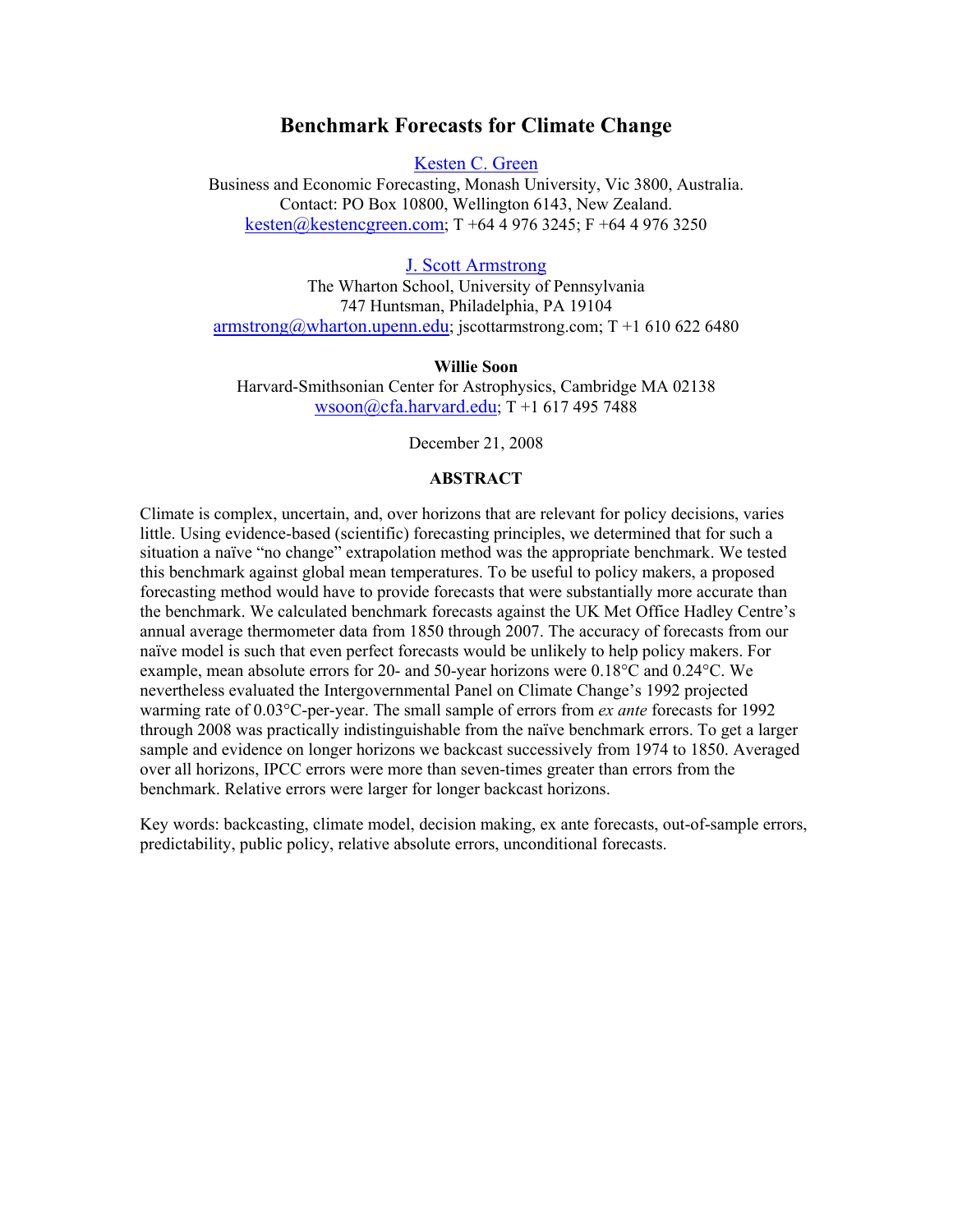#### **Introduction**

One of the principles of scientific forecasting is to ensure that a series can be predicted (Armstrong, 2001, Principle #1.4). We applied the principle to the key climate change problem of forecasting global mean temperatures over the policy-relevant long term. We did so by examining the unconditional *ex ante* forecast errors from a naïve benchmark model. By *ex ante* forecasts, we mean forecasts for periods that were not taken into account when the forecasting model was developed—it is trivial to construct a model that fits *known* data better than a naïve model can.

Benchmark errors are the standard by which to determine whether alternative scientifically-based forecasting methods can provide useful forecasts. When benchmark errors are large, it is possible that alternative methods would provide useful forecasts. When benchmark errors are small, it is less likely that other methods will be able to provide improvements in accuracy that are useful to decision makers.

# **Conditions of forecastability**

By forecastability we mean the ability to improve upon a naïve benchmark model. Three important conditions of forecastability are variability, simplicity, and certainty.

## *Variability*

The first step in testing whether a forecasting method can help is to check for variability. If little or no variability is expected, forecasting is trivial.

In the case of global mean temperatures, warnings since 1990 from the Intergovernmental Panel on Climate Change (IPCC) and others (Hansen 2008) that we are experiencing dangerous manmade global warming suggest variability. Indeed, when we examined local, regional and global mean temperature data we found that changes are common. For example, Exhibit 1 displays Antarctic temperature data from the ice-core record for the 800,000 years to 1950. The data are in the form of temperature, relative to the average for the last one-thousand-years of the record (950 to 1950 AD), in degrees Celsius. The data show long-term variations. The three most recent values are roughly 1 to  $3^{\circ}$ C warmer than the reference thousand-year average, which is at  $0^{\circ}$ C in the graph. Moreover, there was variability around trends and the trends were unstable over all time periods. In other words, trends appear to be positive about as often as they were negative.

Although the long-term temperatures in Exhibit 1 show variability, the variability for policy relevant time periods (i.e. years and decades), is quite small, as we will show below.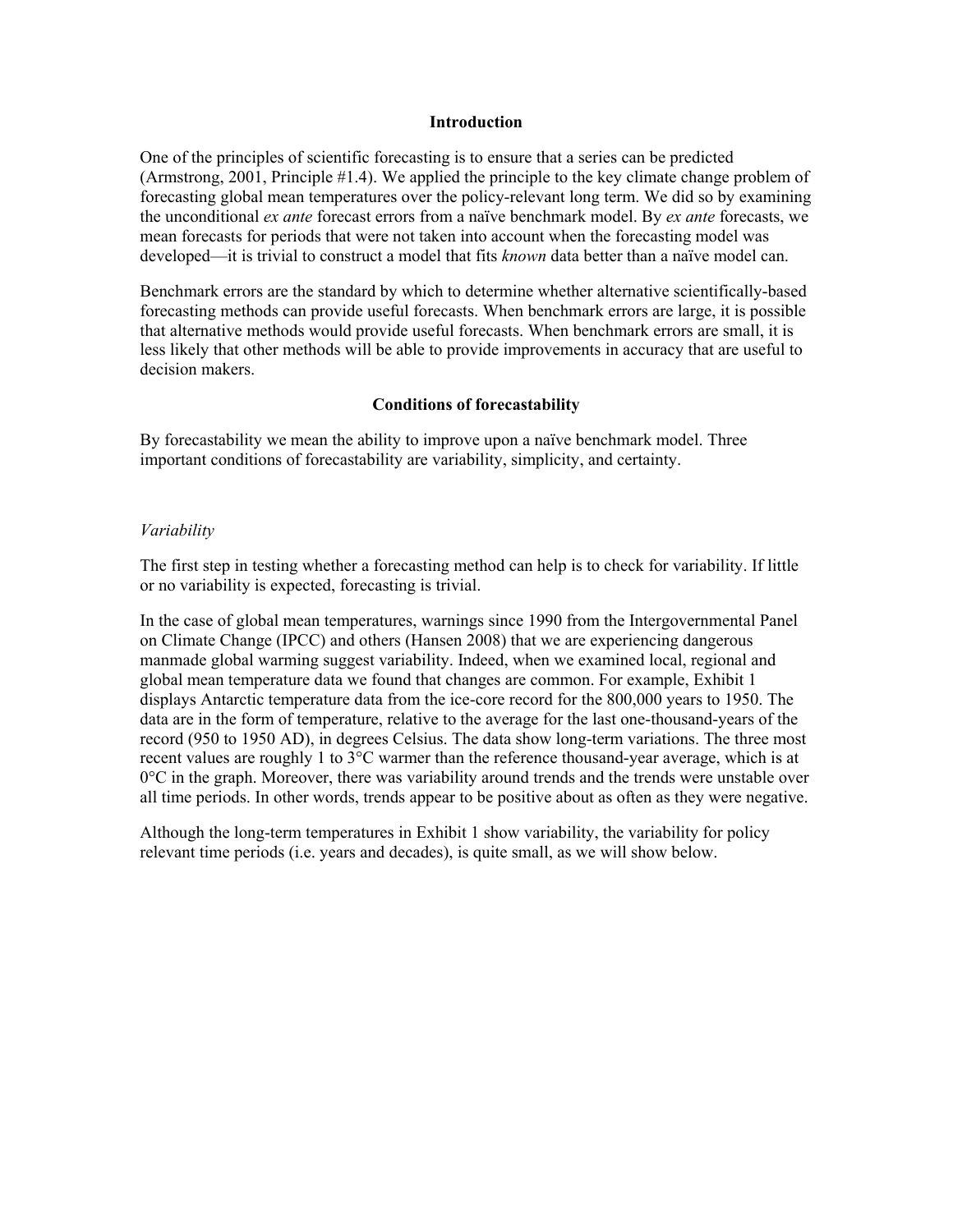

#### *Simplicity*

To the extent that a situation is complex, it is more difficult to forecast. For example, daily movements in stock market prices involve complex interactions among many variables. As a consequence daily stock price movements are characterized as a random walk. The naive nochange benchmark method for forecasting stock prices has defeated alternative investment strategies. Attempts to improve upon this model have led to massive losses on occasion, such as with the failure of hedge fund Long-Term Capital Management in the late-1990s.

Global mean temperatures are also subject to many interacting variables. The Sun is clearly one important influence on Earthly temperatures. The Sun's intensity varies, the Earth-Sun distance varies, and so does the geometrical orientation of the Earth toward the Sun. The approximately 11-year solar activity cycle, for example, is typically associated with a global average temperature range of approximately 0.4°C between the warmest and coldest parts of the cycle, and a much larger range near the poles (Camp and Tung 2007). Variations in the irradiance of the Sun over decades and centuries also influence the Earth's climate (Soon 2009). Other influences on both shorter and longer-term temperatures include the type and extent of clouds, the extent and reflectivity of snow and ice, ocean currents and the release and absorption of heat by the oceans.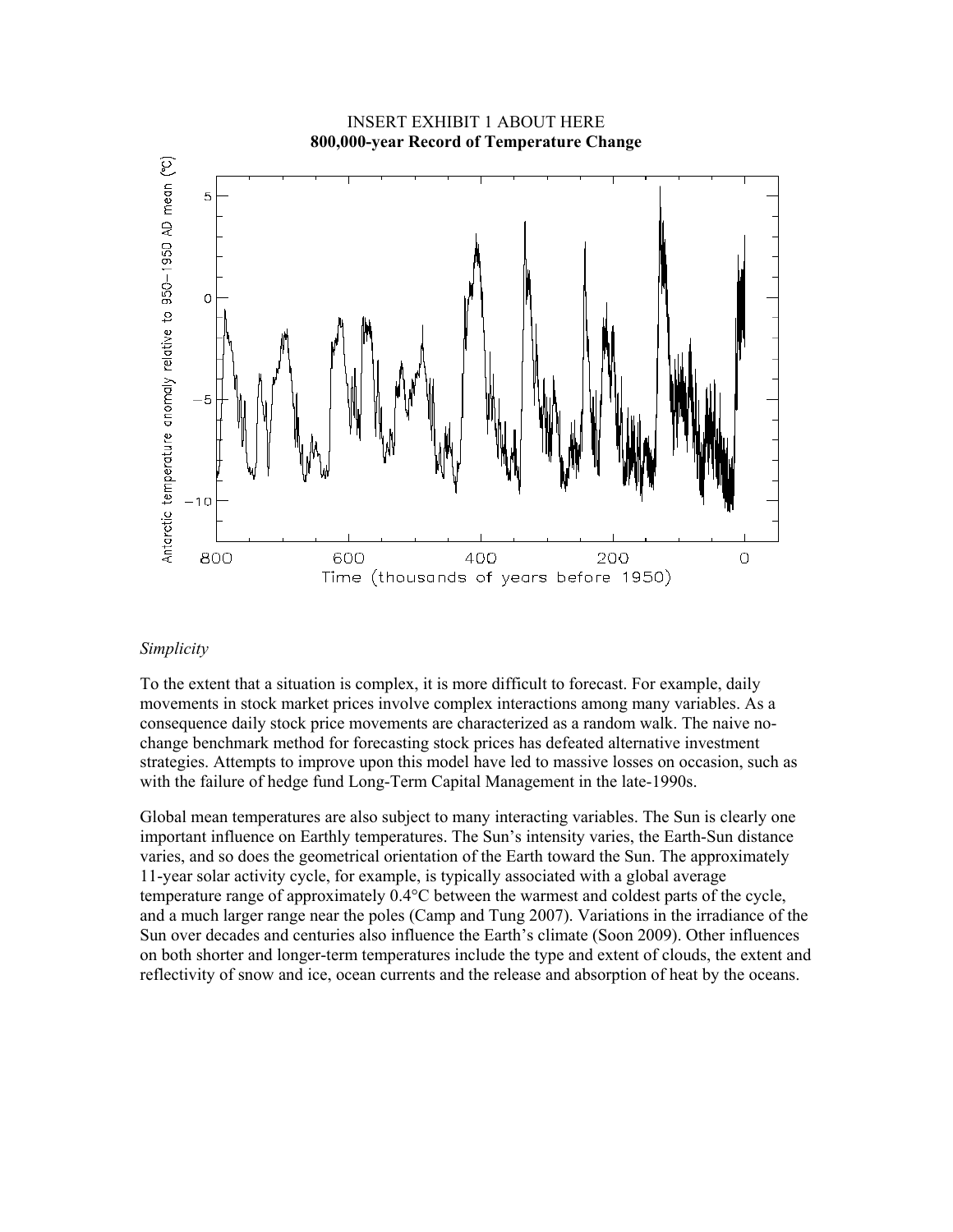## *Certainty*

There is high uncertainty with respect to the direction and magnitude of changes in the various postulated causal factors such as greenhouse gases (their sources and direction of causality), the visible and infrared radiation emitted from the sun, volcanic eruptions, ocean currents, ice cover, and so on.

Those who warn of dangerous manmade global warming assert that it is being caused by increasing concentrations of carbon dioxide  $(CO<sub>2</sub>)$  in the atmosphere as a result of human emissions. However, the relationship between human emissions and total atmospheric concentrations is not well-understood due to the complexity of global carbon cycling via diverse physical, chemical, and biological interactions among the  $CO<sub>2</sub>$  reservoirs of the Earth system. Moreover, there are debates among scientists as to whether additions to atmospheric  $CO<sub>2</sub>$  play a role of any importance in climate change (e.g., Carter et al. 2006; Soon 2007; Koutsoyiannis et al. 2008; Lindzen 2009). Indeed, 650,000 years of ice core data suggest that atmospheric concentrations of CO<sub>2</sub> have *followed* temperature changes (Soon 2007).

There is also uncertainty about temperature series that have been used by the IPCC. These have been challenged on the basis that they are not true global averages, and that they suffer from "heat island" effects whereby weather stations that were once beyond the edge of town have become progressively surrounded by urban development. Other influences on temperature readings include the substitution of electronic thermometers, which are sensitive to heat eddies; the reduction of the number of temperature stations (especially in remote areas); and maintenance associated with the housing of the temperature gauges (the boxes are supposed to be white). Anthony Watts and colleagues have documented problems with weather station readings at surfacestations.org. Analysis by McKitrick and Michaels (2007) suggested that the size of the surface warming in the last two decades of the  $20<sup>th</sup>$  century was overestimated by a factor of two.

Finally, long time-series of reliable global temperature data and of the host of plausible causal variables are not available.

# **An appropriate benchmark model**

The conditions associated with global mean temperatures over the time period relevant to policy making—low variability, uncertainty, and complexity—suggest that the temperatures will have low predictability. We used these conditions to help select an appropriate benchmark forecasting method by following the guidance provided by findings from comparative empirical studies from numerous areas of forecasting. The findings are summarized in Armstrong (2001) in the form of principles, and are available on the public service website ForPrin.com.

With some objective data available on temperatures and a situation characterized by a poor knowledge of relationships, poor domain knowledge, unstable trends (Exhibit 1) but, as we will show, low variability over policy-relevant horizons, the principles led us to select the naïve, nochange, forecasting model as our benchmark.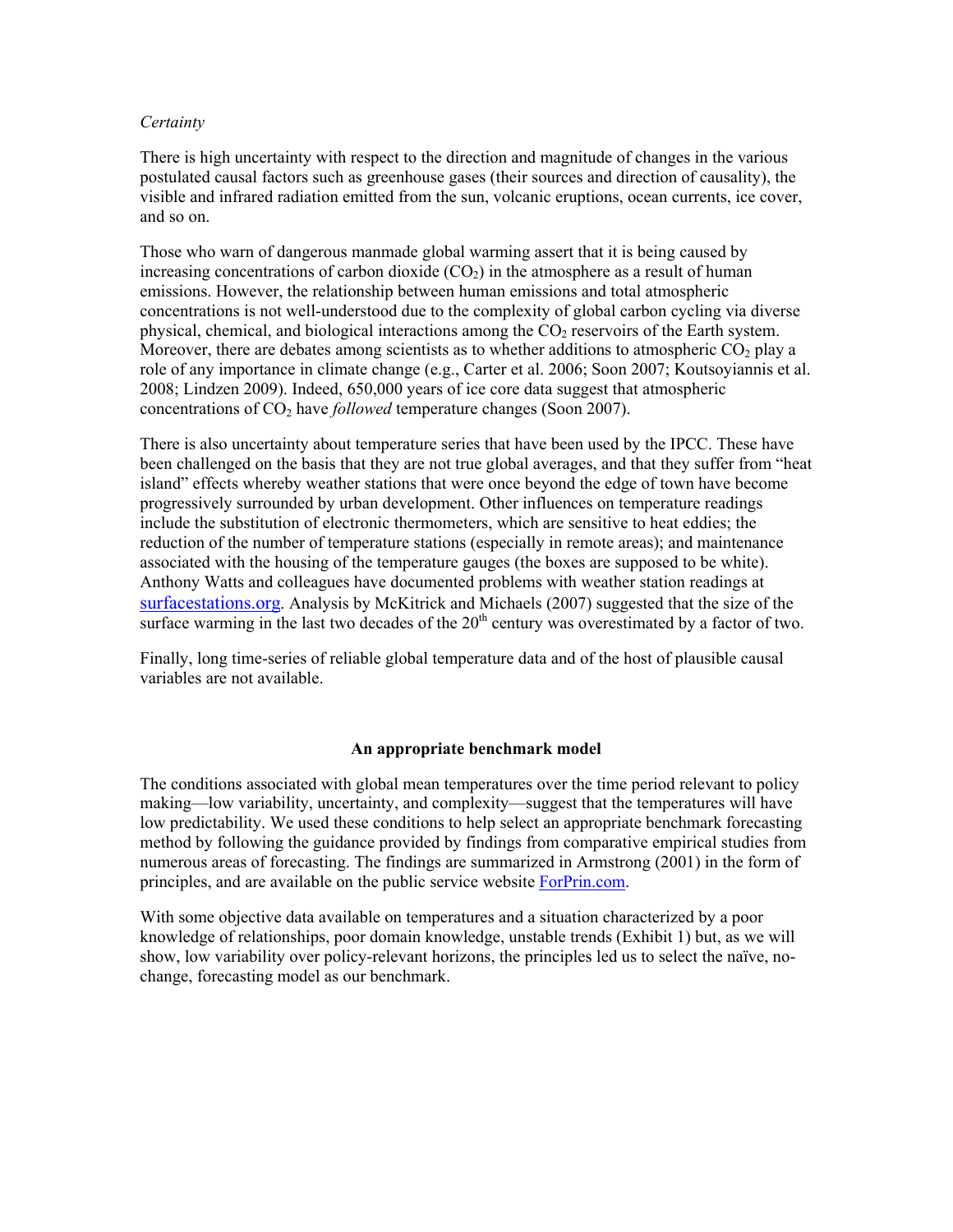We used the HadCRUt3 "best estimate" annual average temperature differences from 1850 to 2007 from the U.K. Met Office Hadley Centre (Hadley)<sup>1</sup> to examine the benchmark errors for global mean temperatures (Exhibit 2).





# *Errors from the benchmark model*

We used each year's mean global temperature as a naïve forecast of each subsequent year in the future and calculated the errors relative to the measurements for those years. For example, the year 1850 temperature measurement from Hadley was our forecast of the average temperature for each year from 1851 through 1950. We calculated the differences between our naïve forecast and the Hadley measurement for each year of this 100-year forecast horizon. In this way we obtained from the Hadley data 157 error estimates for one-year-ahead forecasts, 156 for two-year-ahead forecasts, and so on up to 58 error estimates for 100-year-ahead forecasts; a total of 10,750 forecasts across all horizons

Exhibit 3 shows that mean absolute errors from our naïve model increased from less than 0.1°C for one-year-ahead forecasts to less than 0.4°C for 100-year-ahead forecasts. Maximum absolute errors increased from slightly more than 0.3°C for one-year-ahead forecasts to less than 1.0°C for 100-year-ahead forecasts.

Overwhelmingly, errors were no-more-than 0.5°C, as is shown in Exhibit 4. For horizons lessthan-65-years, fewer than one-in-eight of our *ex-ante* forecasts were more than 0.5°C different

<sup>&</sup>lt;sup>1</sup> Obtained from http://hadobs.metoffice.com/hadcrut3/diagnostics/global/nh+sh/annual on 9 October, 2008.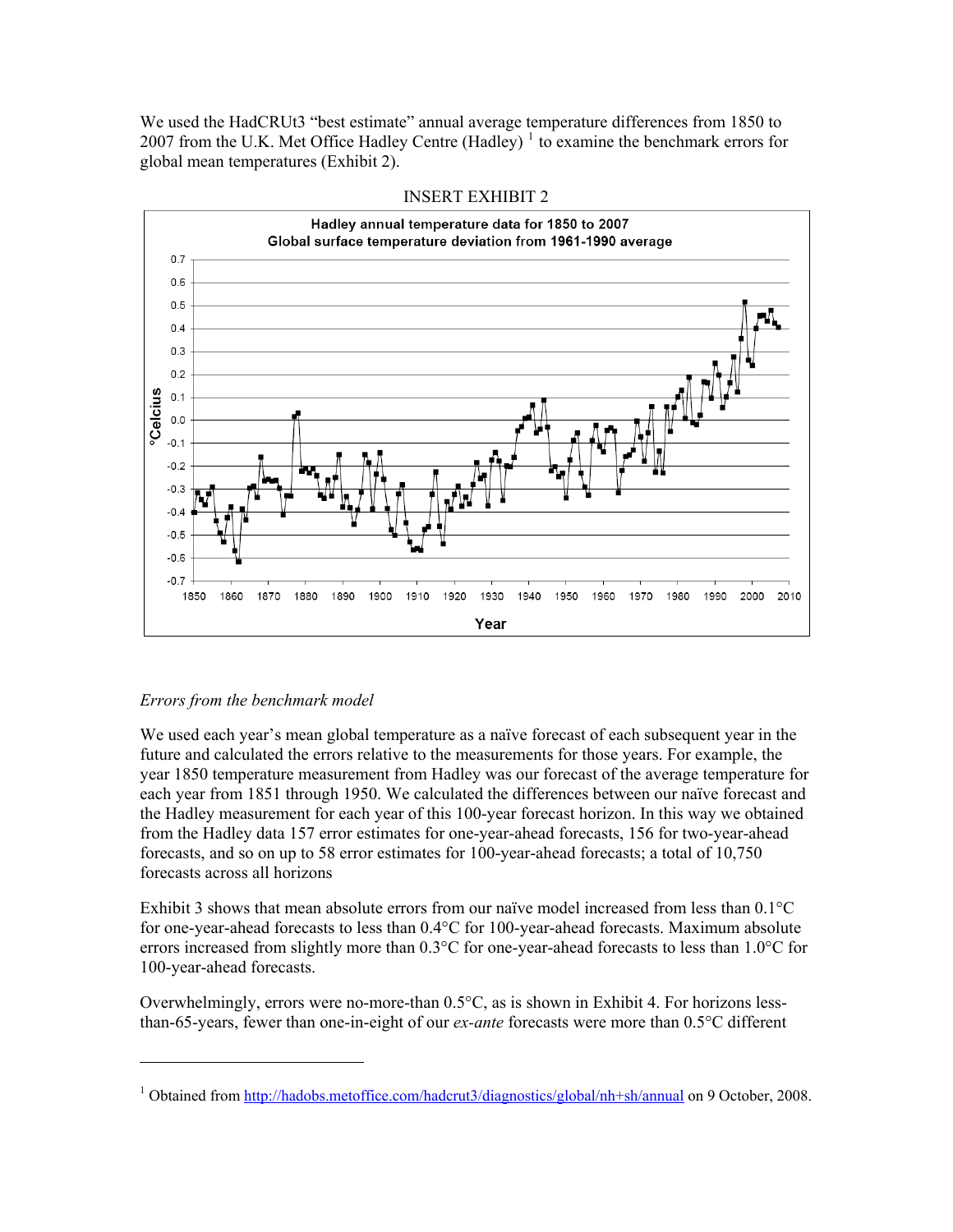from the Hadley measurement. All forecasts for horizons up-to-80-years and more than 95% of forecasts for horizons from-81-to-100-years were within 1°C of the Hadley figure. The overall maximum error from all 10,750 forecasts for all horizons was 1.08°C; which was from an 87 year-ahead forecast for the year 1998.



#### INSERT EXHIBIT 3

#### INSERT EXHIBIT 4

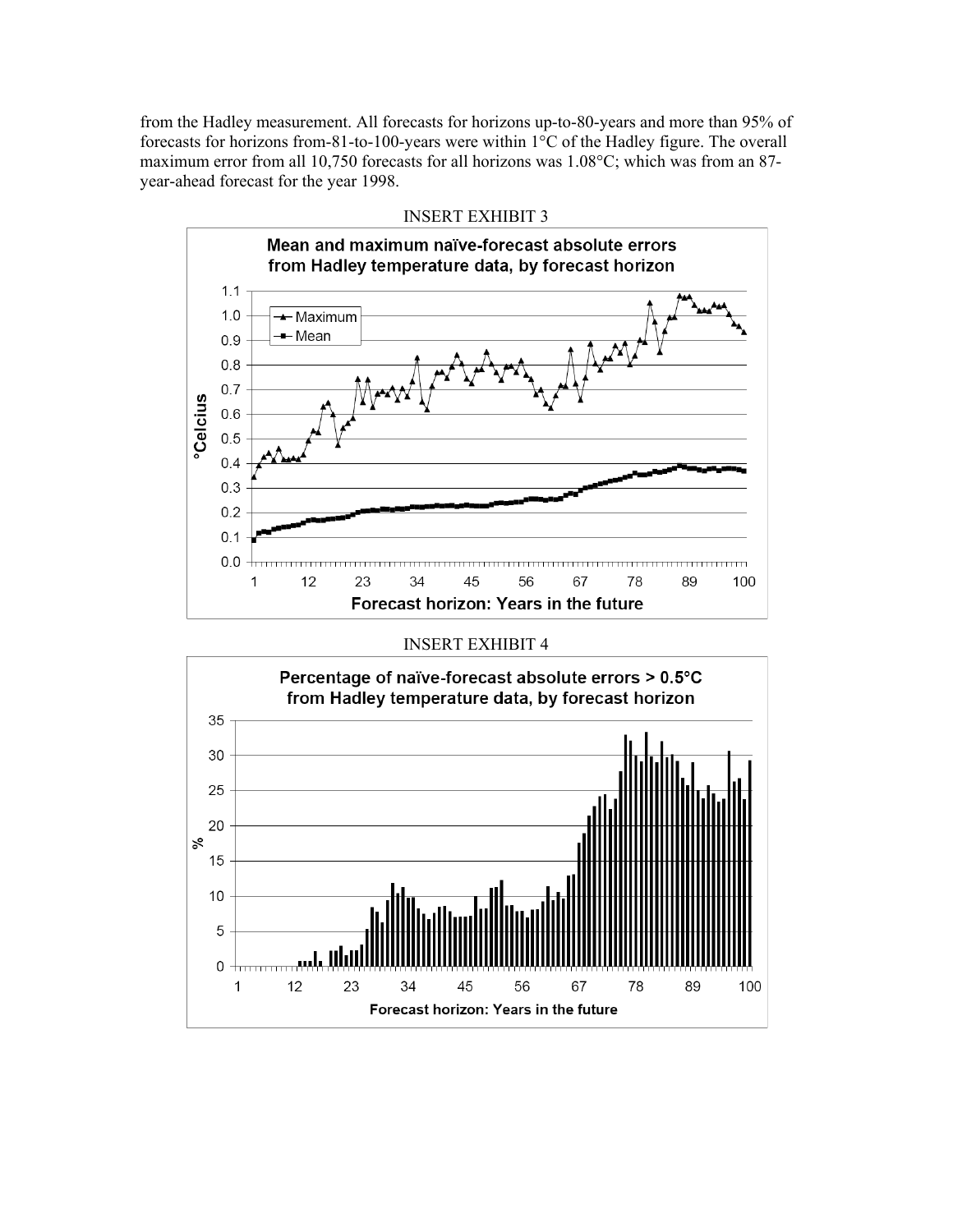# **Performance of Intergovernmental Panel on Climate Change projections**

As the naïve benchmark model performs so well it is hard to determine what additional benefits public policy makers would get from a better model. Indeed, we cannot think how even perfect forecasts of annual global mean temperature would be useful to policy makers. Governments did however, via the United Nations, establish the IPCC to search for a better model. The IPCC forecasts provide an opportunity to illustrate the use of our naïve benchmark.

Green and Armstrong (2008) analyzed the IPCC procedures and concluded that they violated 72 of the principles for proper scientific forecasting. For important forecasts, it is critical that all proper procedures are followed. An invalid forecasting method might provide an accurate forecast by chance, but this would not qualify it as an appropriate method. Nevertheless, because the IPCC forecasts influence major policy decisions, we compare its predictions with our naïve benchmark.

To test any forecasting method, it is necessary to exclude data that were used to develop the model; that is, the testing must be done using out-of-sample data. The most obvious out-ofsample data are the observations that occurred after the forecast was made.

We used the IPCC's 1992 forecast, which was an update of their 1990 forecast, for our demonstration. The 1992 forecast was for an increase of 0.03°C per year (IPCC 1990 p. xi, IPCC 1992 p.17). We used this forecast because it has had a big influence on policymakers, coming out as it did in time for the Rio Earth Summit, which produced *inter alia* Agenda 21 and the United Nations Framework Convention on Climate Change. According to the United Nations web page on the Summit<sup>2</sup>, "The Earth Summit influenced all subsequent UN conferences...". Using the 1992 forecast also allowed for the longest *ex ante* forecast test.

# *Evaluation method*

We followed the procedure that we had used for our benchmark model and calculated absolute errors as the unsigned difference between the IPCC forecast and the Hadley figure for the same year. We then compared these IPCC forecast errors with those from the benchmark model using the cumulative relative absolute error or CumRAE (Armstrong and Collopy 1992).

The CumRAE is the sum across all forecast horizons of the errors (ignoring signs) from the method being evaluated divided by the equivalent sum of benchmark errors. For example, a CumRAE of 1.0 would indicate that the evaluated-method errors and benchmark errors came to the same total while a figure of 0.8 would indicate that the evaluated-method errors were 20% lower than the benchmark's over all periods in the forecast horizon.

We are concerned about forecasting accuracy by forecast horizon and so calculated error scores for each horizon, and then averaged across the horizons. Thus, the CumRAEs we report are the sum of the mean absolute errors across horizons divided by the equivalent sum of benchmark errors.

<sup>&</sup>lt;sup>2</sup> http://www.un.org/geninfo/bp/enviro.html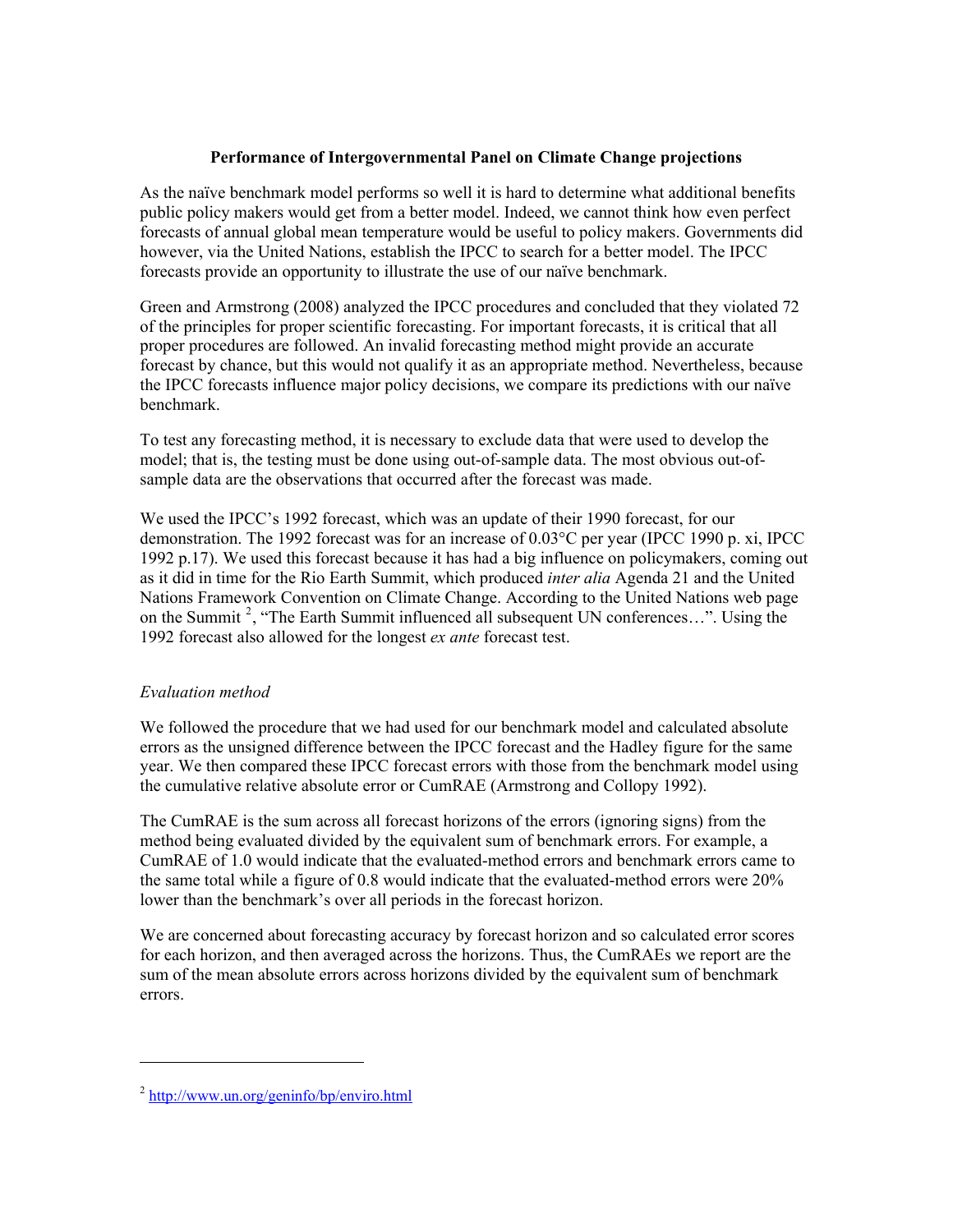## *Forecasts from 1992 through 2008 using 1992 IPCC projected warming rate*

We created an IPCC forecast series from 1992 to 2008 by starting with the 1991 Hadley figure and adding 0.03°C per year. It was also possible to test the IPCC projected warming rate against the University of Alabama at Huntsville's data on global near surface temperature measured from satellites using microwave sounding units (UAH), which are available from 1979. We created another forecast series by starting with the 1991 UAH figure.

Benchmark forecasts for the two series were based on the 1991 Hadley and UAH temperatures, respectively, for all years. This process, by including estimates for 2008 from both sources, gave us two small samples of 17 years of out-of-sample forecasts. When tested against Hadley measures, IPCC errors were essentially the same as those from our benchmark forecasts (CumRAE 0.98); they were nearly twice as large (CumRAE 1.82) when tested against the UAH satellite measures.

We also employed successive forecasting by using each year of the Hadley data from 1991 out to 2007 in turn as the base from which to forecast from one up to 17 years ahead. We obtained a total of 136 forecasts from each of the 1992 IPCC projected warming rate and our benchmark model over horizons from one to 17 years. We found that averaged across all 17 forecast horizons, the 1992 IPCC projected warming rate forecast errors for the period 1992 to 2008 were 16% smaller than errors from our benchmark; the CumRAE was 0.84.

We repeated the successive forecasting test using UAH data. The 1992 IPCC projected warming rate forecast errors for the period 1992 to 2008 were 5% smaller than errors from our benchmark (CumRAE 0.95).

Assessed against the UAH data, the average of the mean errors for all 17 horizons was 0.215°C for rolling forecasts from the benchmark and 0.203°C for the IPCC projected warming rate forecasts. The IPCC forecasts thus provided an error reduction of 0.012°C for this small sample of short-horizon forecasts.

The concern of policymakers is with long-term climate forecasting, and the *ex ante* analysis we have described was limited to a small sample of short-horizon forecasts. To address these limitations, we used backcasting.

## *Backcasts from 1974 through 1850 using 1992 IPCC projected warming rate*

Backcasting, as the name implies, involves making predictions about earlier times. It is an appropriate method when decreases in a causal factor have the opposite effect to increases. The method was first described by Theil (1966), who showed a close correspondence in the size of the errors for eight-year-ahead forecasts and corresponding backcasts for studies of two different industries: agricultural and basic metals. Armstrong also found a close correspondence between the six-year-ahead forecast and backcast errors for the international photographic market (1985, pp. 343-345).

Dangerous manmade global warming became an issue of public concern after NASA scientist James Hansen testified on the subject to the U.S. Congress on 23 June 1988 (McKibben 2007) after a 13 year period from 1975 over which global temperature estimates were up more than they were down. The IPCC (2007) authors explain however that "Global atmospheric concentrations of carbon dioxide, methane and nitrous oxide have increased markedly as a result of human activities since 1750" (p. 2). There have even been claims that human activity has been causing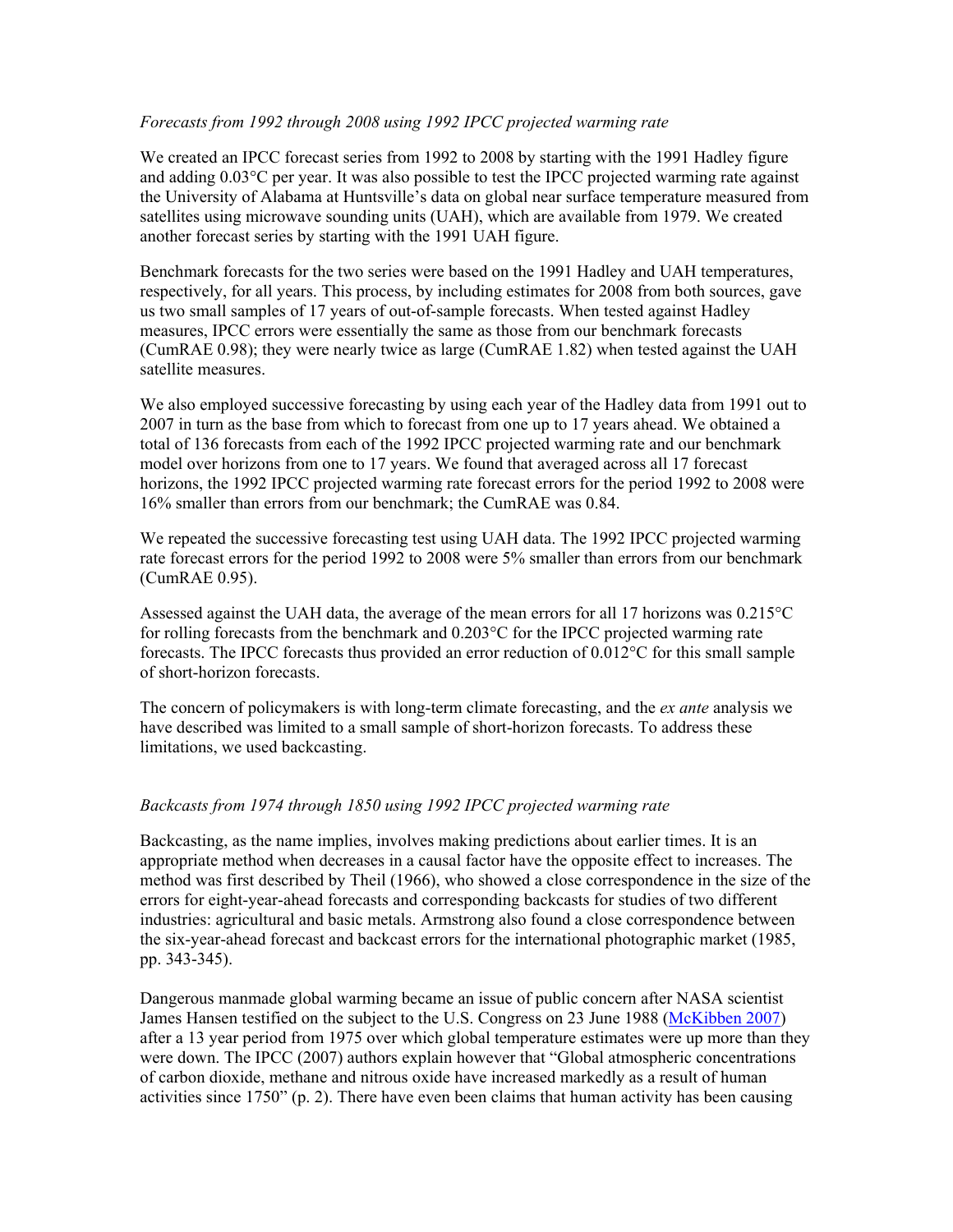global warming for at least 5,000 years (Bergquist 2008). Global atmospheric concentrations of CO2 appear to have increased from 285 parts-per-million in 1850 to 383 parts-per-million in 2007 3 .

Thus, the IPCC's projected warming rate should be just as relevant going backwards in time, as a projected cooling rate, as it is going forward. Indeed, this is the clear implication of the IPCC's scenarios whereby the projected warming rate is lower for scenarios with lower CO<sub>2</sub> emissions. Our naïve model, based on the assumption that there is no basis to assume a trend, obviously works both ways.

We used the Hadley data from 1974 through to the beginning of the series in 1850 for our backcast test. The period is not strictly out-of-sample, however, in that the IPCC authors knew in retrospect that there had been a broadly upward trend in the Hadley temperature series. From 1850 to 1974 there were 66 years in which the temperature increased from the previous year and 59 in which it declined. There will, therefore, be some positive trend that would provide a better model for the backcast test period than would our naïve benchmark, and so the benchmark is disadvantaged for the period under consideration. In other words, the thinking of the IPCC experts was likely influenced such that their forecasting model likely fits the 1850 to 1974 trend more closely than it would had they been unaware of the data. Recall, however, that the temperature variations shown by the longer temperature series in Exhibit 1 suggest that there is no assurance that the trend will continue in the future.

We first created a single backcast series by starting with the 1975 Hadley figure and subtracting the 1992-IPCC-model's 0.03°C from each year, starting with 1974, and repeated the process all the way back to 1851. Our naïve benchmark backcast was equal to the 1975 Hadley figure for all years. This process provided backcast data for each of the 125 years.

The 1992 IPCC backcast errors totaled more than ten times the benchmark errors (CumRAE 10.4). We also tested the 2007 IPCC's weaker Scenario-B trend of 0.02°C p.a. (IPCC 2007, p. 13), but it made little difference to the relative accuracy of the backcast; the 2007 IPCC errors were in total nearly seven times larger than the benchmark errors (CumRAE 6.72).

We then successively backcast by using each year from 1975 back to 1851 as the base from which to backcast from one up to 100 years back using the 1992 IPCC projected warming rate and our benchmark model. This yielded a total of 7,550 backcasts covering the period 1974 to 1850.

We found that across all forecast horizons, the 1992-IPCC-model backcast errors for the period were more than seven-times greater than errors from our benchmark (CumRAE 7.23). The relative errors increased rapidly with backcast horizon. For example for horizons one-through-10 the CumRAE was 1.45, while for horizons 41-through-50 it was 6.77 and for horizons 91 through-100 it was 12.6.

Recall that Green and Armstrong (2007) found that the IPCC's projections were based on unscientific procedures. It is no surprise, then, that our benchmark backcasts, derived using empirically-based forecasting principles, were more accurate. We had not, however, anticipated how much worse than the benchmark the errors from using the IPCC projected warming rate

<sup>&</sup>lt;sup>3</sup> Global mean CO<sub>2</sub> mixing ratio estimates for this period are available from NASA's Goddard Institute for Space Studies at http://data.giss.nasa.gov/modelforce/ghgases/Fig1A.ext.txt.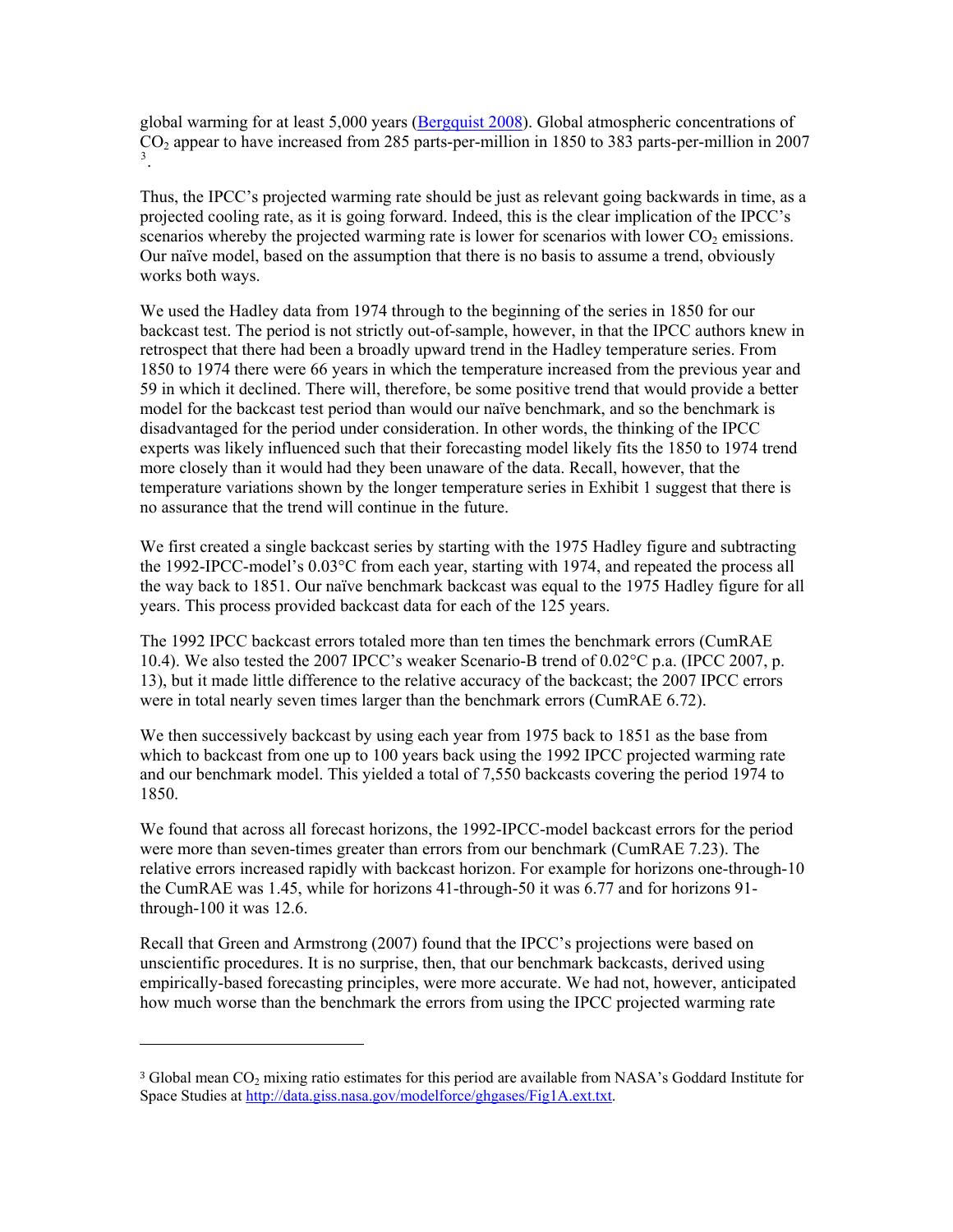would be. This finding was especially surprising given that the climate scientists were well aware of the history.

The tendency for people to believe that "things have changed" and the future cannot be judged by the past is quite common. The 1980 bet between Julian Simon and Paul Ehrlich on the 1990 price of raw materials was a high-profile example. Simon's position was that real commodity prices had fallen over human history and that there were good reasons why this was so. It was therefore a mistake, he maintained, to extrapolate recent price increases. The five commodity metals that Ehrlich selected—copper, chromium, nickel, tin, and tungsten—all fell in price over the ten year period, and Simon won the bet (Tierney 1990).

While backcasting may seem strange to some, the IPCC did not provide evidence that their projected warming rate would only apply to the future. Those who would argue that it is not proper to apply a forecasting model for global average temperatures backwards in time need to provide conclusive evidence that there has been a change in the climate system such that only data since the mid-1970s is relevant for long-term climate forecasting.

## **Implications for climate policy**

To base public policy decisions on forecasts of global mean temperature one would have to show that changes are forecastable and that a valid evidence-based forecasting procedure would provide more accurate forecasts than those from the naïve "no change" benchmark model.

We did not address the issue of forecasting the net benefits or cost of any climate change that might be forecast. Here again one would need to establish a benchmark forecast, presumably a model assuming that changes in either direction would have no net effects. Researchers who have examined this issue are not in agreement on what is the optimum temperature.

Finally, success in forecasting climate change and the effects of climate change must then be followed by valid forecasts of the effects of alternative policies. And, again, one would need benchmark forecasts; presumably based on an assumption of taking no action, as that is typically the least costly. As we noted in Armstrong, et al. (2008), this was overlooked in the U.S. Department of the Interior's assessment of the polar bear issue.

The problem is complex. A failure at any of one of the three stages of forecasting—temperature change, impacts of changes, and impacts of alternative policies—would imply that climate change policies have no scientific basis.

#### **Conclusions**

Global mean temperatures were found to be remarkably stable over policy-relevant horizons. The benchmark forecast is that the global mean temperature for each year for the rest of this century will be within  $0.5^{\circ}$ C of the 2008 figure.

There is little room for improving the accuracy of forecasts from our naïve benchmark model. In fact, it is questionable whether practical benefits could be gained by obtaining perfect forecasts. While the Hadley temperature data shown in Exhibit 2 shows an upwards drift over the last century or so, the longer series in Exhibit 1 shows that such trends can occur naturally over long periods. Moreover there is some concern that the upward trend might be at least in part an artifact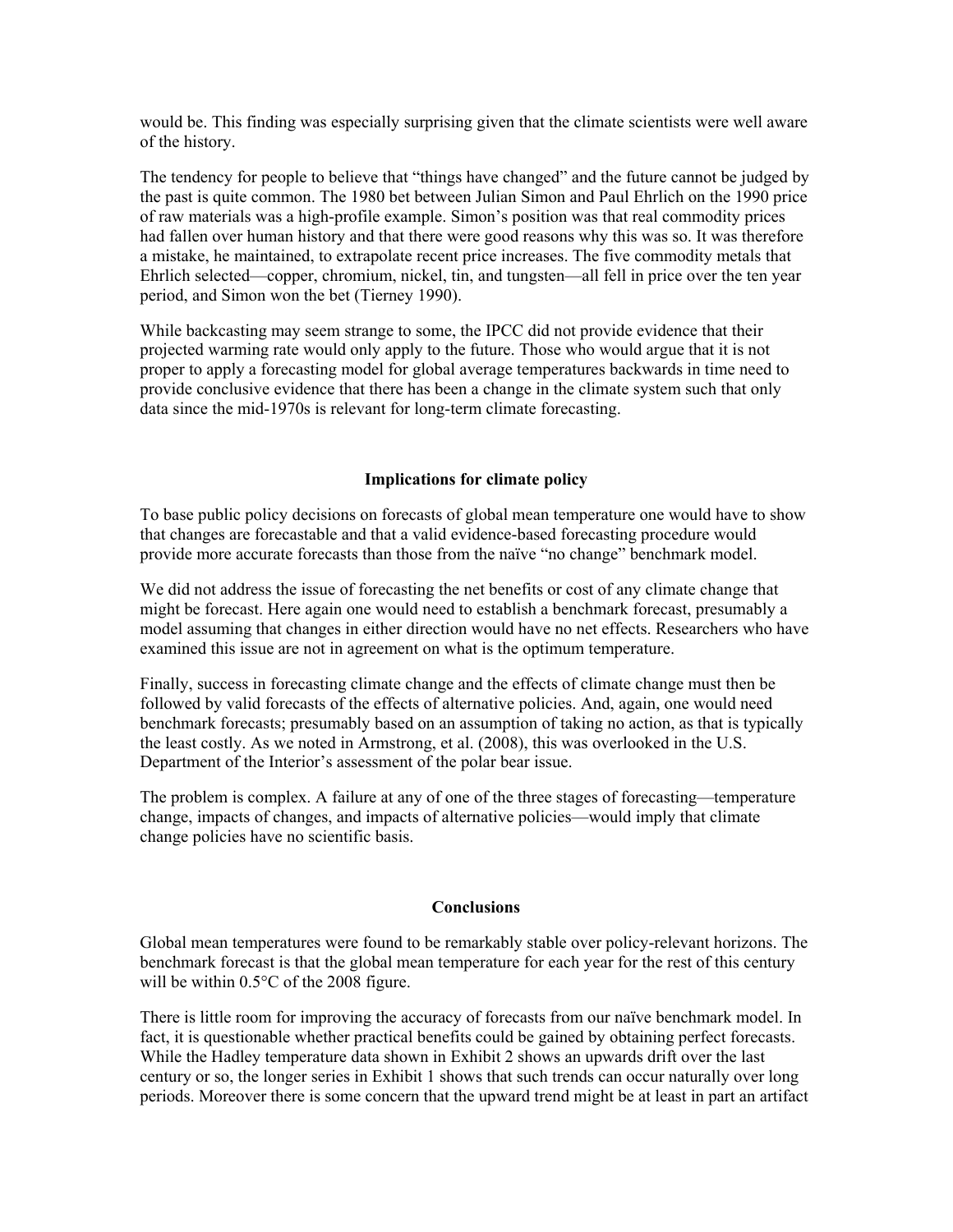of measurement errors rather than a genuine global warming. Even if one puts these reservations aside, our analysis shows that errors from our naïve benchmark forecasts would have been so small that they would not have been of concern to decision makers who relied on them. For all practical purposes, global mean temperatures do not seem to be predictable.

Earlier research has shown that the IPCC forecasting methods violated scientific forecasting principles and IPCC forecasts should not, therefore, be used for making public-policy decisions. Our findings in this paper reinforce that conclusion.

The small sample of 17 years of IPCC 1992-model forecasts was similar in overall accuracy to the naïve benchmark forecasts. Rolling forecasts from 1992 through 2008 using the IPCC's model were only trivially more accurate than the benchmark forecasts and the mean error reduction of 0.012°C would not seem useful for policy recommendations.

Climate policy is concerned with longer horizons and so our small sample of short horizon forecasts was a weak test. To address these issues we tested the relative accuracy of the IPCC forecasts using rolling backcasts over horizons of up to 100 years. The IPCC backcast errors were seven times larger than those from our naïve benchmark, and the relative errors increased as the backcast horizon increased.

#### **Acknowledgements**

We are grateful to Fred Collopy, Robert Fildes, Paul Goodwin, Rob Hyndman, Demetris Koutsoyiannis, Spyros Makridakis, Malcolm Wright, and Marc Wildi for their many helpful comments and suggestions. We did not accept all suggestions, and our acknowledgement does not imply that those who helped us agree with the entire content of our final paper.

#### **REFERENCES**

Armstrong, J. S. (1985). *Long-Range Forecasting*. New York: John Wiley.

Armstrong, J. S. (2001). *Principles of Forecasting.* Boston: Kluwer.

Armstrong, J. S., & Collopy, F. (1992). Error measures for generalizing about forecasting methods: Empirical comparisons. *International Journal of Forecasting*, 8, 69-80.

Armstrong, J. S., Green, K. C., & Soon, W., (2008), Polar Bear Population Forecasts: A Public-Policy Forecasting Audit, *Interfaces* (with commentary and reply), 38, 381-405.

Bergquist, L. (2008). Humans started causing global warming 5,000 years ago, UW study says. *Journal Sentinel*, posted 17 December, http://www.jsonline.com/news/education/36279759.html

Camp, C. D., & Tung, K.-K. (2007). Surface warming by the solar cycle as revealed by the composite mean difference projection. *Geophysical Research Letters*, 34, L14703, doi:10.1029/2007GL030207.

Carter, R. M., de Freitas, C. R., Goklany, I. M., Holland, D., & Lindzen, R. S. (2006). The Stern Review: A Dual Critique, Part I: The Science. *World Economics*, 7, 167-198.

Green, K.C., & Armstrong, J.S. (2007). Global warming: Forecasts by scientists versus scientific forecasts, *Energy & Environment*, 18, 997-1022.